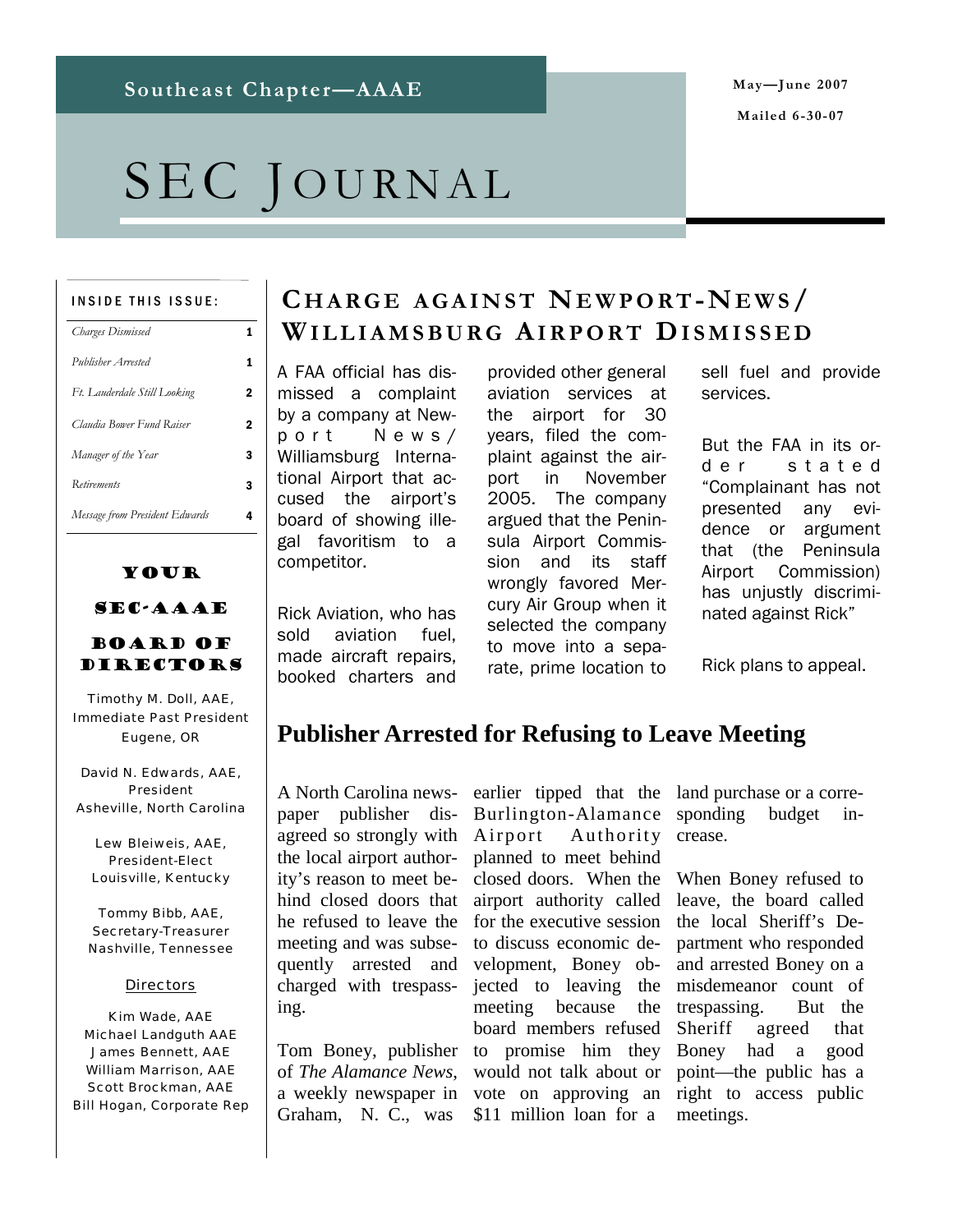# FT. LAUDERDALE CONTINUES SEARCH FOR NEW AIRPORT DIRECTOR

Broward County is back to square one in its search for a new airport director after the chosen finalist doomed himself with vulgar emails recently made public.

Just days before commissioners were to vote on Richard Stephen Walsh, County Administrator Pam Brangaccio pulled his nomination after the Miami Herald published a series of crude emails Mr. Walsh sent from a work account—including one that insulted Ms. Brangaccio personally.

Mr. Walsh bashed Broward County officials and his former bosses in electronic memos to industry friends that were sent while he was the airport director in Palm Springs, Calif.

For instance, on April 23 he wrote that Fort Lauderdale-Hollywood International Airport is "big time f'd up" and the county administrator seems "totally clueless" and "is not long for this world."

In a questionnaire for Broward

County, Mr. Walsh described himself as "mature, diplomatic and tactful," as well as "respectful". Unfortunately for Mr. Walsh, those traits did not come through on the emails he sent.

Mr. Walsh was in the county administration building interviewing with the commissioners when a story about the emails was posted at MiamiHerald.com.

County administrator Brangaccio handed Mr. Walsh a copy of the story and asked for a response.

According to Brangaccio, "There was no reaction, no comment. He left the building...He understood that the nomination process [for him] was over."

The Miami Herald could not reach Mr. Walsh for comment following the breaking story.

The newspaper obtained the

email through a public records request to the city of Palm Springs. Under Florida and California law, most jobrelated emails sent by government officials are public records.

Brangaccio recently selected Walsh as her top choice to run the airport, which is facing a massive and controversial expansion project during the next few years. The recent meltdown by the top candidate ended a search process that already had been determined unsatisfactory.

Broward County Mayor Josephus Eggelletion, Jr., and other commissioners said they were unhappy with the performance of Waters-Oldani Executive Recruitment, whose fee was \$29,500. The firm brought Walsh to Broward County along with two other candidates. Both were ranked higher than Walsh, but they withdrew their applications prior to the interview process.

### CLAUDIA BOWER RAISES MONEY FOR SCHOLARSHIPS

Much thanks go to Claudia Bower, 2007-2008 Madam Chairman of the Corporate Liaison Committee for the Southeast Chapter of the American

|                                                 | Association of Airport Execu- Claudia raised over \$600 for |
|-------------------------------------------------|-------------------------------------------------------------|
| tives.                                          | the SAMA Educational Foun-<br>dation, Inc.                  |
| During the course of the 2007                   |                                                             |
| SEC-AAAE Annual Meeting, Claudia, we thank you. |                                                             |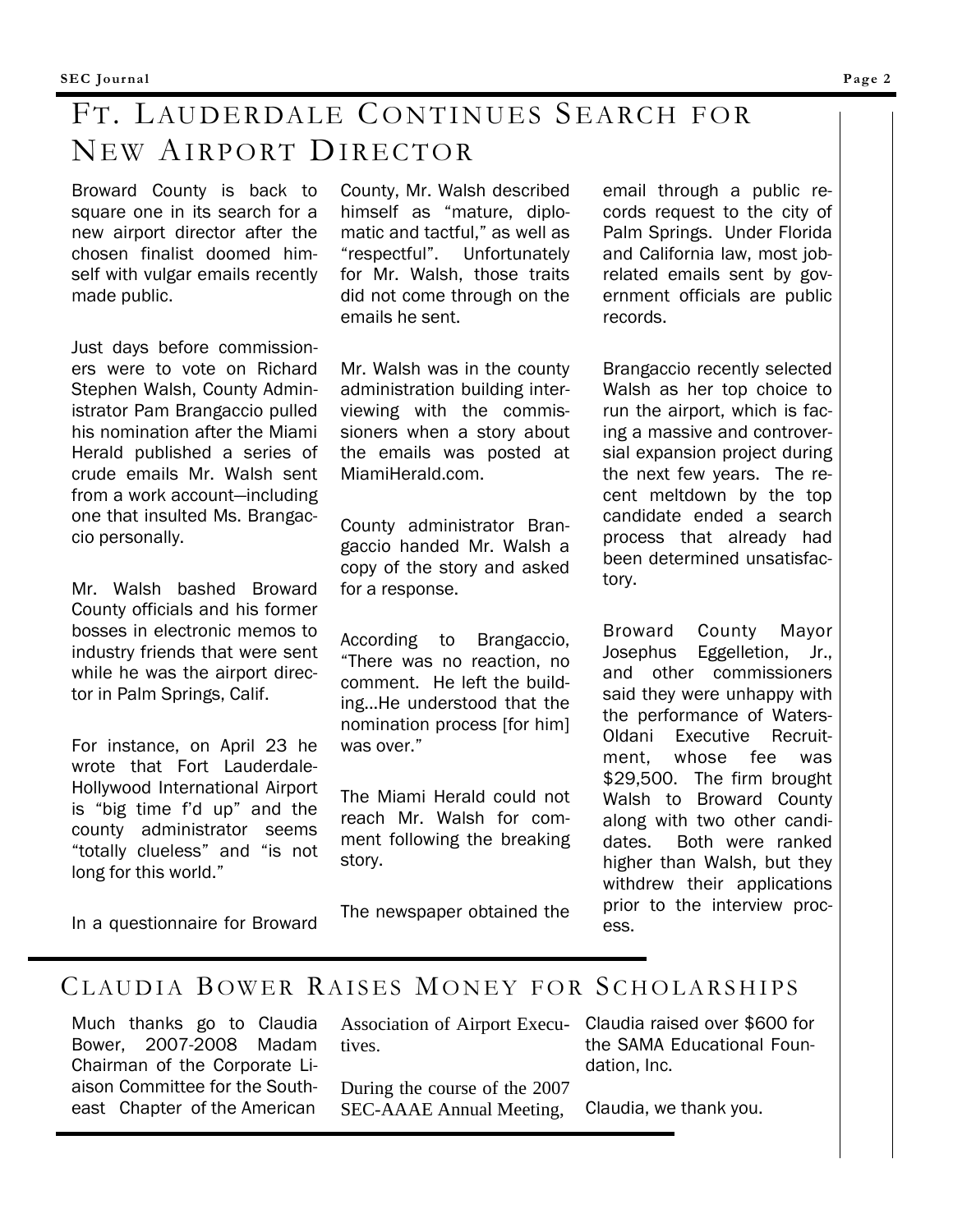### Cindy Barrow—FAA Southern Region Airport Manager of the Year

Cindy Barrow had more to celebrate recently than the grand opening of the new terminal building at Bartow Municipal Airport (BMA). She was named Airport Manager of the Year in the Southern Region Airports Division of the Federal Aviation Administration.

Juan Brown, Southern Region Program Manager, presented the award to Bartow's executive director during the terminal building grand opening on April 26. The honor is bestowed to an airport director who has demonstrated outstanding leadership over the course of the past year.

The FAA's Southern Region includes 517 general aviation airports in Florida, Georgia, North and South Carolina, Alabama, Mississippi, Kentucky, Tennessee, Puerto Rico and the U.S. Virgin Islands.

Barrow will have been at the airport 31 years in July. She has

### **Retirements**

Lowell Pratte, A.A.E., deputy executive director for operations for the Louisville Regional Airport Authority, retired May 1.

Pratte has spent 17 years with the authority.

Prior to coming to Louisville, Pratte spent 10 years as director of aviation at the Albuquerque International Airport.

managed the airport since 1994 through periods of significant growth.

Under Barrow's leadership, BMA and the industrial park at the airport have been completely self-supporting from several revenue sources, primarily aircraft fueling, T-hangar rentals and industrial park leases.

After graduating from Bartow High School in 1976, Cynthia Terio went to work for the airport as the administrative assistant to airport manager Benjamin Durrance and his assistant Bill Renfroe. When Renfroe retired, Cynthia Terio Barrow was promoted by Durrance to assistant manager.

Durrance's sudden and unexpected death at the age of 59 in 1994 created an extended search for a new airport manager. Fortunately, the City of

Bartow had the foresight to realize the answer to their quest was already onsite and Cindy was promoted to airport manager, a job she has held ever since.

"Cindy Barrow sets a strong leadership example for airport directors around the country," said Rusty Chapman, manager of the Southern Region Airports Division. "During her long career at the airport, she has made a positive impact on general aviation. She is well deserving of this honor."

Along with the \$7.1 million terminal, Ms. Barrow has managed the resurfacing of the airport's primary runway, a master drainage plan for the entire airport and a new access road into the industrial and aviation development area.

Pratte, who served as the chief operating officer for Louisville International Airport and Bowman Field, also held leadership positions in AAAE. He was chairman of the board in 2005 and served many years on the organization's Board of Examiners. He also served as the South Central Chapter's President.

John Lehrter, A.A.E., director of the Northwest Alabama Regional Airport in Muscle Shoals, Ala., is retiring after 20 years in that post. He will continue to run the airport until the end of the year. He was hired in May of 1987 and the airport had one employee—him. He put the airport "in the black" in his first year in the job.